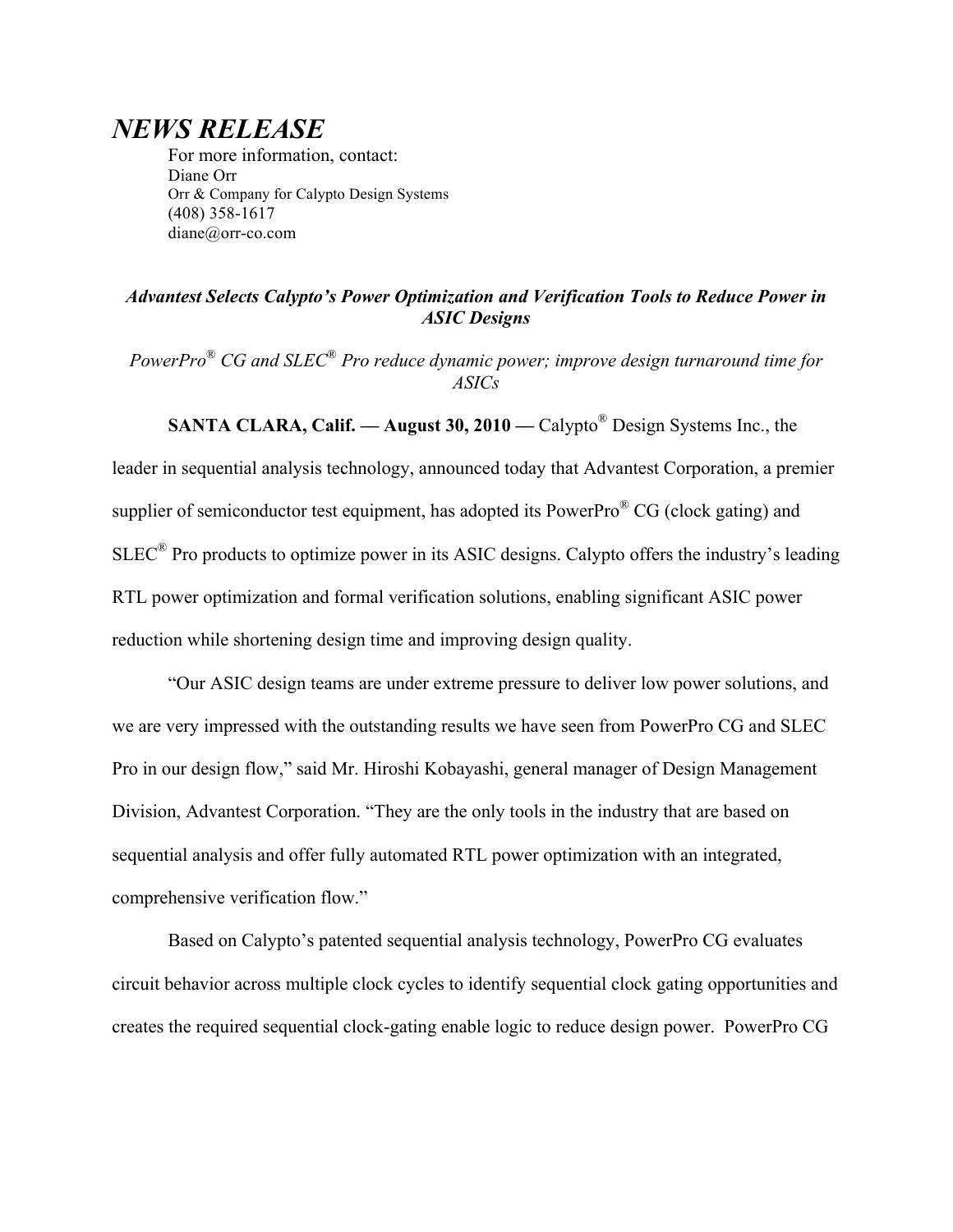then generates new power-optimized RTL that is identical to the original RTL except for the surgical insertion of the sequential clock-gating enable logic.

SLEC Pro comprehensively verifies the power-optimized RTL generated by PowerPro. SLEC Pro is a formal, functional sequential logic equivalence checker that ensures functional equivalence between the original RTL design and the corresponding power-optimized RTL design for all possible input sequences.

"Advantest is committed to providing leading automatic test equipment for the semiconductor industry," said Tom Sandoval, chief executive officer of Calypto. "PowerPro CG and SLEC Pro will enable Advantest to incorporate advanced, ultra-low power ASICs into its products in the shortest possible time."

#### **About PowerPro and SLEC Products**

The PowerPro product family is the industry's most comprehensive RTL power optimization platform and includes PowerPro CG, PowerPro MG, PowerPro Analyzer and the PowerAdvisor Flow. The SLEC product family is a comprehensive formal verification product line that finds bugs that other tools miss. Based on Calypto's patented sequential analysis technology, the SLEC product family includes the SLEC System, SLEC System-HLS, SLEC RTL and SLEC Pro.

### **About Calypto**

Founded in 2002, Calypto Design Systems, Inc. empowers designers to create highquality, low-power electronic systems by providing best-in-class power optimization and functional verification software, based on its patented sequential analysis technology. Calypto, whose customers include Fortune 500 companies worldwide**,** is a member of the Cadence Connections program, the IEEE-SA, Synopsys SystemVerilog Catalyst Program and the Mentor Graphics OpenDoor program. Calypto has offices in Europe, India, Japan and North America.